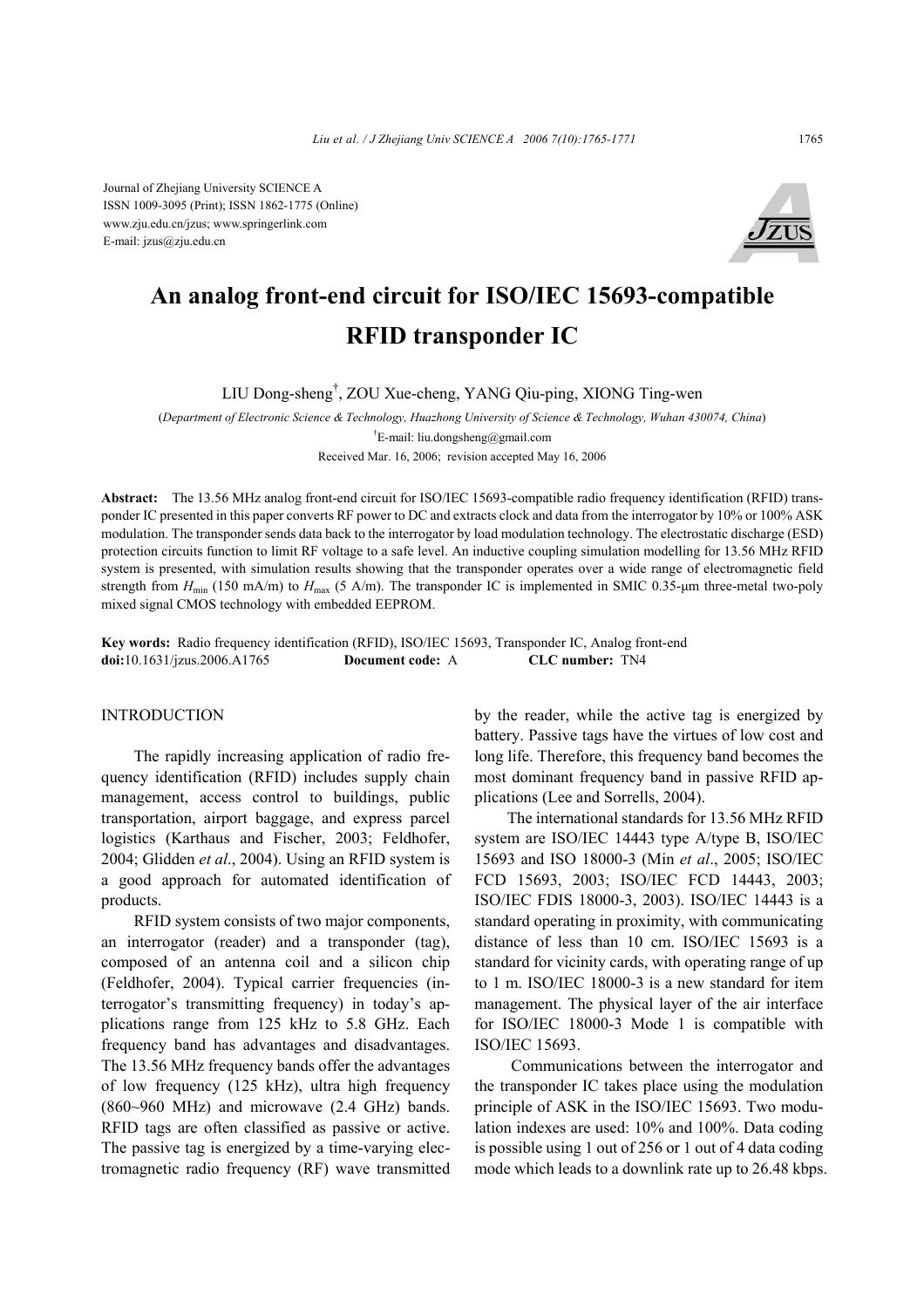The transponder uses load modulation to send its response. Depending on the mode, uplink rates of up to 26.69 kbps are achievable. The configuration is done via the application protocol.

There were many publications on the design of a chip for RFID (Cho *et al*., 2005; de Vita and Iannaccone, 2005a; 2005b; Feldhofer, 2004; Finkenzeller, 2002; Fukumizu *et al*., 2004; Glidden *et al*., 2004; Henrici and Mäuller, 2004; Karthaus and Fischer, 2003; Lee and Sorrells, 2004; Li and Liu, 2005; Min *et al*., 2005; Ye and Chan, 2005; Zhu *et al*., 2005); however, there are almost no technical papers regarding the design of ISO/IEC 15693-compatible RFID transponder IC. This project was aimed at designing a new transponder IC analog front-end for magnetic power and data transmission to conform with the transfer protocol of ISO/IEC 15693. The circuits have been applied to the transponder IC with a very well-suited technology and the simulation results have also been approved by Cadence environment. The technology is SMIC 0.35-µm threemetal two-poly mixed signal CMOS process with embedded EEPROM.

Sections 2 and 3 describe the system architecture of the transponder IC and the operation of the different building blocks, respectively. Section 4 presents an inductive coupling simulation modelling for 13.56 MHz RFID system and shows the simulation results, and conclusions are provided in Section 5.

## ARCHITECTURE OF THE TRANSPONDER IC

Fig.1 shows the system architecture of the transponder IC and the block diagram of the analog front-end. The chip operates based on the inductive coupling RFID principle, and includes analog front-end, EEPROM, and digital controller. Antenna 1 and Antenna 2 are connected to the antenna which is the only external component of the transponder IC. An RF voltage is induced by the electromagnetic field strength and boosted by the resonant circuit to a level that can power up the chip after rectification. The rectifier (RECT) converts a part of the incoming RF signal power to DC voltage. In strong field case, both the RF and DC voltages are too high, causing potential damage to the circuit (Li and Liu, 2005). To avoid this situation, ESD protection circuits limit the chip operation voltage to a safe level. The CLOCK block is

the source of the system clock and the ASK/FSK reverse link frequencies. ASK demodulator (DEMOD) is designed to restore the data from the mixed RF signal coupled from the interrogator. Load modulation technology is utilized to send data back to the interrogator.



**Fig.1 Block diagram of transponder IC**

### CIRCUIT DESIGN

## **RF resonant and ESD protection circuits**

Fig.2 shows the RF resonant and electrostatic discharge (ESD) protection circuits. *L* and *C*3 form an RF tank circuit with resonant frequency *f* and quality factor *Q* as

$$
f = \frac{1}{2\pi\sqrt{LC_3}},\tag{1}
$$

$$
Q = \frac{R_{\rm L}}{2\pi fL} = 2\pi f R_{\rm L} C_3,
$$
 (2)

where  $R_L$  is the equivalent load resistance of the transponder IC. In Eqs.(1) and (2),  $C_3$  is written as  $C_3$ . The read range increases with *Q* of the antenna circuit. This is because the induced voltage is directly proportional to *Q* of the circuit. The recommended *Q* for long-range applications is greater than 40 (Lee and Sorrells, 2004). The clamping circuit consists of devices *M*3~*M*6. The clamping circuit is on when the electromagnetic field strength is strong. Meanwhile, the devices *M*1 and *M*2 are on to limit the RF voltage to a safe level. The devices *M*1 and *M*2 are also on to protect the chip when a high frequency voltage signal is fed to RC filter (*R*3, *C*2).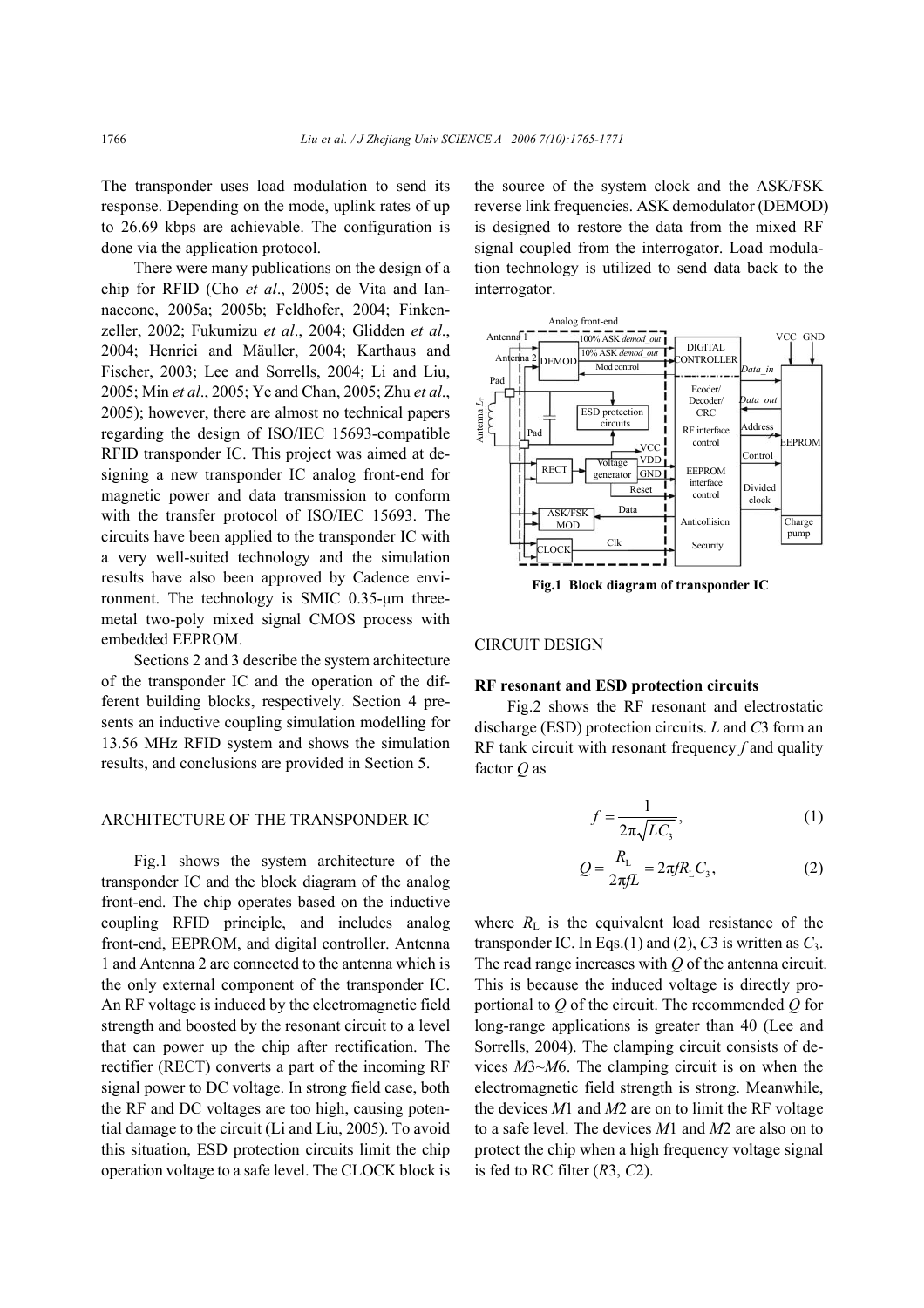

**Fig.2 RF resonant and ESD protection circuits**

## **Rectifier (RECT) and voltage generator**

The rectifier converts a part of the incoming RF signal power to DC for voltage generator, supplying power (VDD and VCC) for all active circuits on the transponder IC. The circuit is based on the NMOS gate cross-connected bridge rectifier structure shown in Fig.3. The two NMOS transistors connected to the chip ground serve as switches. This configuration can decrease the minimum input working level for an expected output voltage level (Zhu *et al*., 2005). Our devices have their gates dynamically biased near the threshold in order to respond to small amplitude input signals.

$$
VHD \approx V_{\rm m} / \sqrt{2} - V_{\rm th},\tag{3}
$$

where  $V_m$  is the peak-to-peak amplitude of Antenna Voltage,  $V_{\text{th}}$  is the value of threshold voltage for NMOS.

Voltage generator block serves to provide regulated currents and voltages for other blocks on the chip, such as digital controller and EEPROM. This block provides high power supply rejection in spite of the extreme variability from the input RF power. For different blocks with different voltage levels, the voltage level translation is implemented by the voltage generator. Moreover, this block also senses when the chip is put into a reset condition and detects when insufficient power exists for performing write operations.



**Fig.3 Schematic of NMOS bridge rectifier structure**

# **Clock recovery**

The CLOCK block is the source of the system clock and the ASK/FSK reverse link frequencies. The circuit is shown in Fig.4. The CLOCK block consists of NMOS devices *M*1 and *M*8, a latch, an inverter. Part of the high frequency antenna voltage (13.56 MHz) travels to the CLOCK block to generate an internal clocking signal Clk (13.56 MHz) sent to the divider of the digital controller. After division by 32, a clocking signal of 423.75 kHz is available for one sub-carrier reverse link. After division by 28, another clocking signal of 484.28 kHz and the clocking signal of 423.75 kHz are used for two sub-carriers reverse link. The inputs Antenna 1 and Antenna 2 sent to half wave rectifier are two opposite signals. When Antenna 1 is high and Antenna 2 is low, NMOS *M*1 controlled by Antenna 1 will be on and NMOS *M*8 controlled by Antenna 2 will be off, which make the inputs of the first inverter to be low and the second one to be high. As a result, the output Clk will be high. Contrarily, the Clk will be low.



**Fig.4 Schematic of clock recovery structure**

## **ASK demodulator**

The demodulator serves to detect the two modulation indexes of ASK and output a digital representation of the envelope. The transponder IC uses an envelope detector, amplifier, and latch for the demodulation. The degree of 10% modulation indexes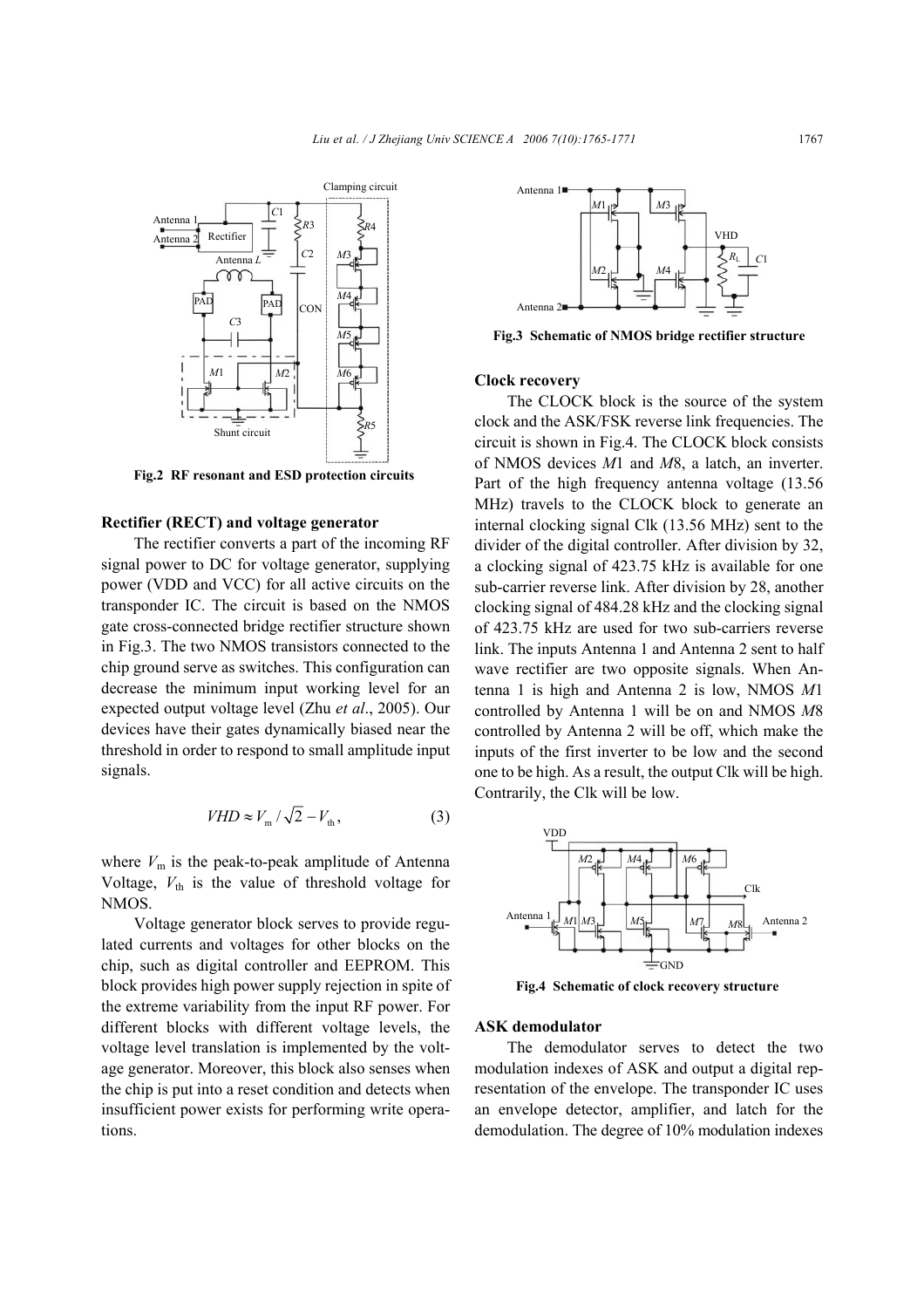of ASK is lower than the 100%, so the signals of 10% ASK modulation are harder to detect than that of 100% ASK modulation. The 10% ASK demodulation circuits are shown in Fig.5. The envelope detector detects the changes in the voltage amplitude and passes it into RC filter (*R*2, *C*2). The analog signal passing through the shaping amplifier is converted by the latch into data signal. The inverter formed by *M*26 and *M*27 ensures that 10% ASK *demo\_out* data is logically compatible with the transition protocol of ISO/IEC 15693. The digital output pulses from the demodulator are passed to the pulse position modulation (PPM) decoder of the digital controller.

# **Modulator**

Due to the weak coupling between the interrogator antenna and the transponder IC antenna, the voltage fluctuations at the interrogator antenna are very slight. In practice, for a 13.56 MHz system, given an antenna voltage of approximately 100 V (voltage step-up by resonance), a useful signal of around 10 mV can be expected (=80 dB signal/noise ratio) (Finkenzeller, 2002). Load modulation technology is utilized to generate modulation sidebands as shown in Fig.6. If the load resistors (*R*1, *R*2) in the transponder IC are switched on and off at a very high elementary frequency *f*<sub>S</sub>, then two spectral lines are created at a distance of  $\pm f_S$  around the transmission frequency of the interrogator *f*reader as shown in Fig.7, and these can be easily detected by the interrogator. The new elementary frequency is called a sub-carrier. The transponder IC transfer data by ASK (423.75 kHz is selected for  $f<sub>S</sub>$ ) and FSK (423.75 and 484.28 kHz are selected for  $f<sub>S</sub>$ ) modulations of the sub-carrier.



**Fig.5 Schematic of 10% ASK demodulation**



**Fig.6 Schematic of generating load modulation**



**Fig.7 Load modulation creates two sidebands of the sub-carrier frequency around the** *f***reader**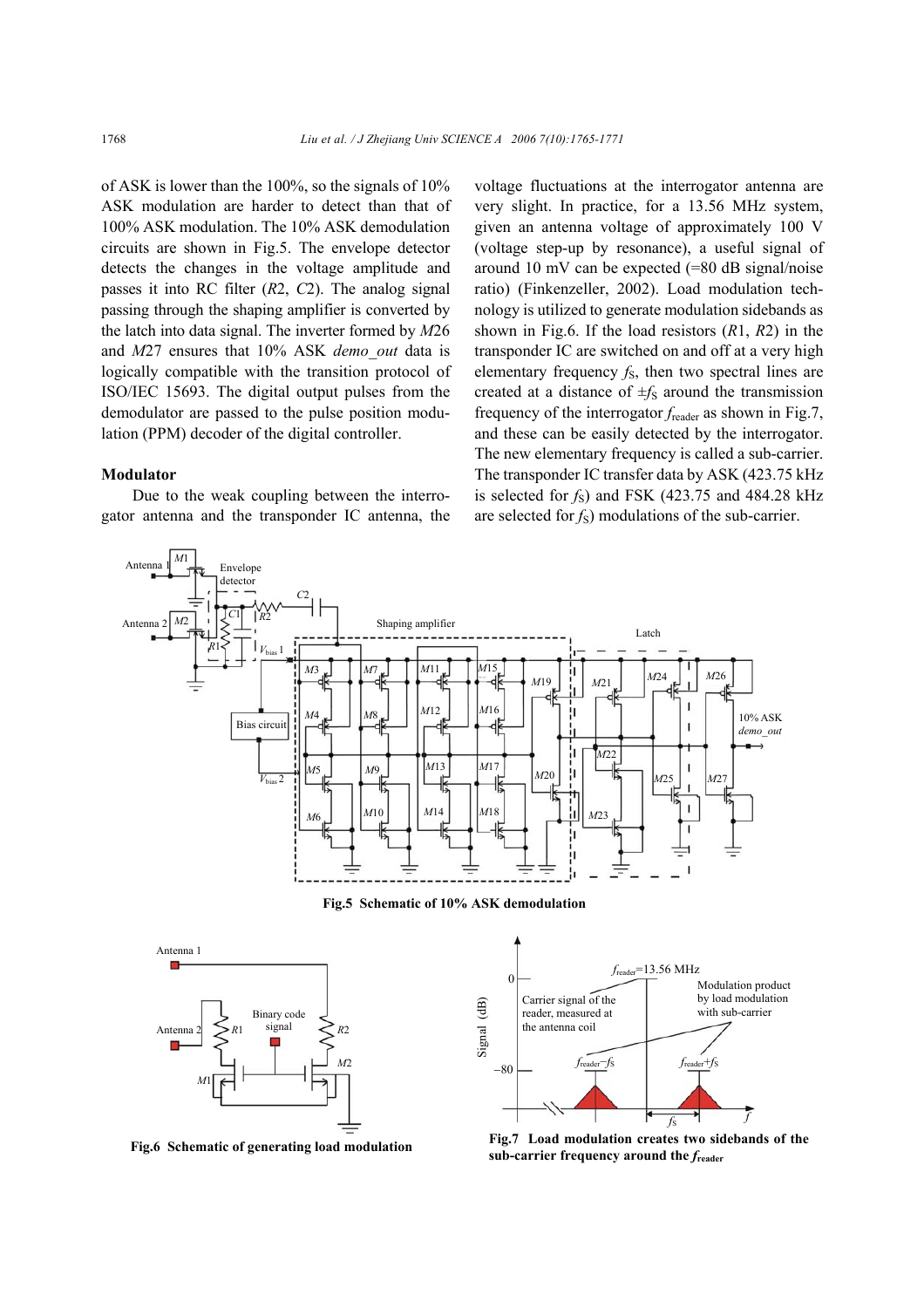#### *Liu et al. / J Zhejiang Univ SCIENCE A 2006 7(10):1765-1771* 1769

# SIMULATION

## **Simulation modelling**

The 13.56 MHz RFID system operates based on the inductive coupling principle (Finkenzeller, 2002). A simulation model of the transponder IC is shown in Fig.8. We can calculate the 13.56 MHz equivalent voltage source  $U_2$  induced in the reference VICC (transponder) coil under operating field specified in 6.2 of ISO/IEC 15693-2 (ISO/IEC FCD 15693, 2003):

$$
U_2 = \mu_0 A H N \omega = 1.45 H, \tag{4}
$$

where  $\mu_0$  is permeability of free space, *H* is the magic field strength, *A* is the cross section area of the coil, *ω* is the angular frequency, and *N* is the turns of the coil (Finkenzeller, 2002). A transponder operates as intended continuously operating field between  $H_{\text{min}}$ and *H*max in an ISO/IEC 15693-compatible RFID system.  $H_{\text{min}}$  is the minimum operating field and has a value of 150 mA/m (rms), which is a typical value for an RFID interrogator at a distance of 1 m. While  $H_{\text{max}}$ is the maximum operating field and has a value of 5 A/m (rms).  $U_2$  is calculated to be 0.2175 V (rms) at *H*=*H*min=150 mA/m (rms), and the peak voltage  $V_{\text{pmin}}$ =0.31 V. When  $H=H_{\text{max}}=5$  A/m (rms),  $U_2=7.25$ V (rms) and the peak voltage  $V_{\text{pmax}}$ =10.25 V. The voltage at the transponder IC's input is given by

$$
V_{\text{in}} = \frac{jU_2}{1 + j\omega L_{\text{T}} \cdot \left(\frac{1}{R_{\text{L}}} + j\omega C_3\right)}.
$$
 (5)

The ASK modulator generates 10% and 100% ASK modulated signal, with the EMC filter being a low pass filter composed of inductor and capacitor.

The cut-off frequency of the EMC filter was designed for 14.5 MHz, which is slightly above the carrier frequency (Min *et al*., 2005). The resonance frequency of the LC tank composed by *C*3 and the loop antenna  $L<sub>T</sub>$  is tuned to carrier frequency of 13.56 MHz.

## **Simulation results**

The simulation results showed that the transponder IC can operate between  $H_{\text{min}}$  and  $H_{\text{max}}$ . Fig.9 shows the simulation results of DC voltages (VDD and VCC) and data detection at  $H_{\text{max}}$  with 10% ASK modulation, and Fig.10 shows the results at  $H_{\text{min}}$ with 100% ASK modulation. The *data\_demod\_10p* and *data\_demod\_100p* are the data detection signals. The chip also generates a power on reset (*CLR\_*) signal. After the DC voltages are ready, the *CLR\_*  transits from low to high. The induced voltage of the transponder antenna at  $H_{\text{max}}$  is higher than that at  $H_{\text{min}}$ , so the power on reset time at *H*max is shorter. The simulation results of modulating data back are shown in Fig.11. Because the voltage fluctuations at the antenna of the reader that represent the useful signal are smaller by orders of magnitude than the output voltage of the reader, the transponder IC is harder to modulate data back at  $H_{\text{max}}$ . In Fig.11b, although the amplitude modulation is not obvious from the waveform, it achieved 200 mV peak amplitude change, which is above the minimum 10 mV specification given in (ISO/IEC FCD 15693, 2003; Finkenzeller, 2002; ISO/IEC FDIS 18000-3, 2003).

#### **CONCLUSION**

An analog front-end circuit for ISO/IEC 15693 compatible RFID transponder IC was designed by using the SMIC 0.35-µm three-metal two-poly CMOS process. The simulation results demonstrated



**Fig.8 Simulation modelling**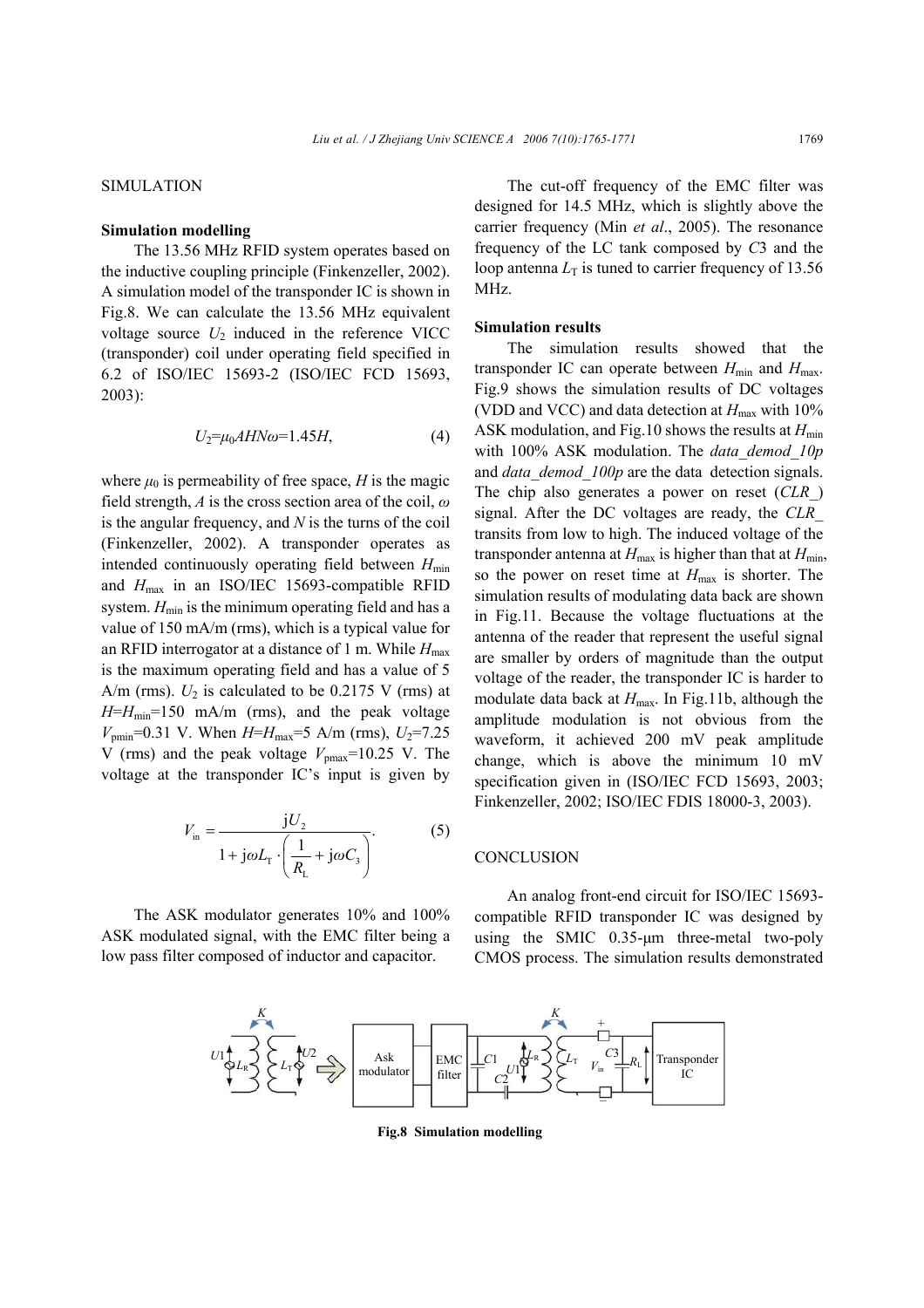

**Fig.9 Simulated waveforms of DC voltages and data detection at** *H***max with 10% ASK**





**Fig.10 Simulated waveforms of DC voltages and data** detection at  $H_{\text{min}}$  with 100% ASK



**Fig.11 Simulated waveforms of modulating data back for two different RF input powers. (a) Minimum operating field (150 mA/m); (b) Maximum operating field (5 A/m)**

that transponder IC effectively converts RF power into DC and extracts clock and data on ASK modulation from the interrogator, and correctly sends data back to the interrogator. The circuits have been applied to the project of the transponder IC. The whole chip layout is shown in Fig.12. The transponder IC, with 1.2 mm×1.2 mm die area, can operate as intended continuously operating field between  $H_{\text{min}}$  and  $H_{\text{max}}$ . This is a huge improvement compared with the existing products.



**Fig.12 The tag IC die layout**